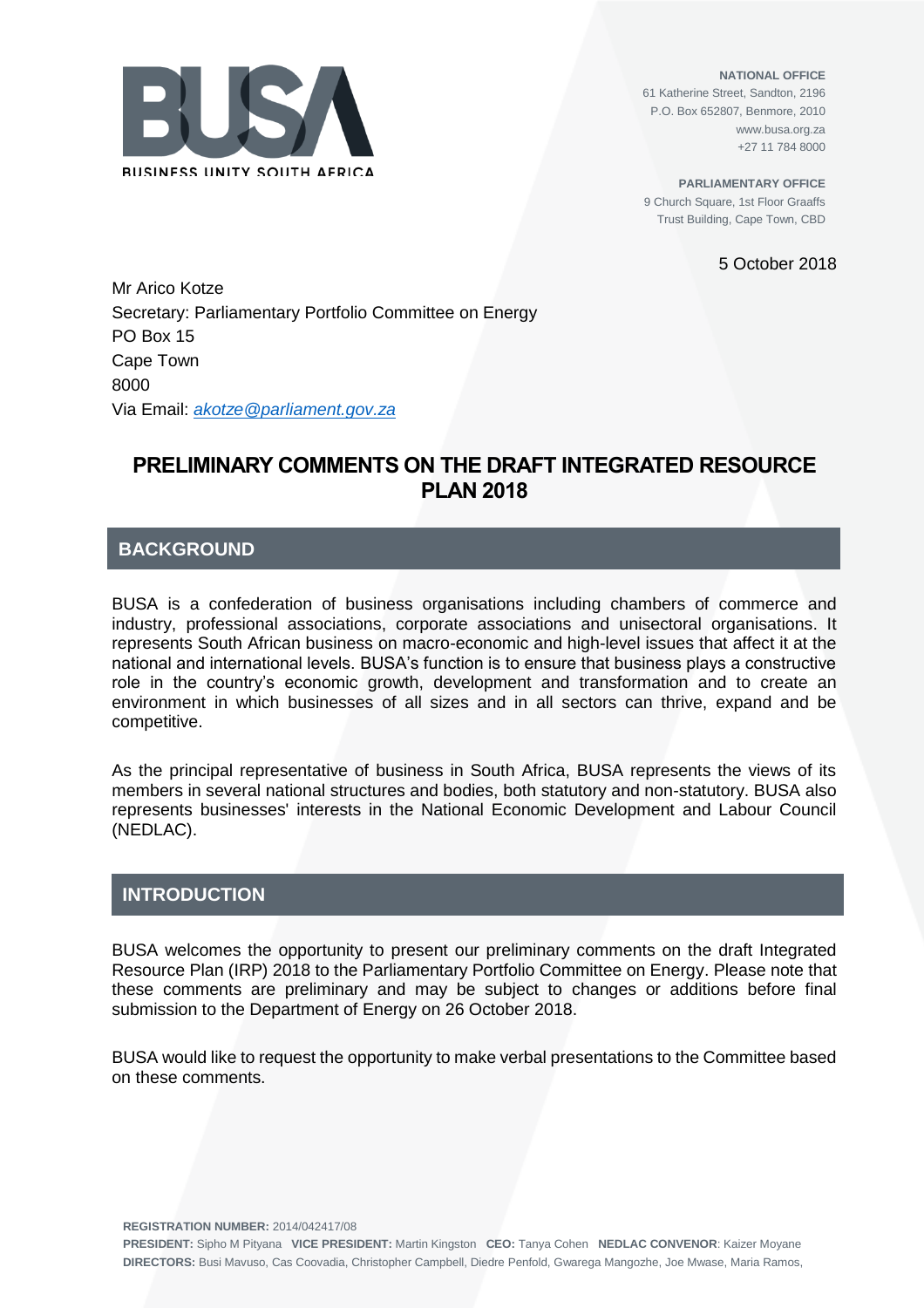

# **GENERAL**

In November 2016, the Department of Energy released the draft Integrated Energy Plan (IEP) (2016) and the draft Integrated Resource Plan (IRP2016) for public consultation. The deadline for comment on these two documents was extended to 31 March 2017. BUSA, its members, and other social partners undertook extensive analysis and submitted detailed comments, particularly on the IRP. Our comments were indicative of a fundamental disagreement with the IRP2016.

BUSA is pleased to note that the draft IRP (2018) appears to have considered these comments, addressing the majority of the key challenges with the previous version. In particular we are pleased to note that the draft IRP 2018:

- Recognises that an unconstrained renewable technology scenario is the least-cost option to 2030.
- Provides for flexibility, recognising that forecasts would need to be reviewed regularly.
- Provides information on the policy adjustment scenarios allowing for a better understanding of their rationale.

## **COMMENTS**

### **INPUT PARAMETER ASSUMPTIONS**

### **Electricity Demand**

### *Electricity Demand Forecast for 2017 - 2050*

BUSA is pleased to note that the revised demand forecasts are much more rational and conservative than used previously, albeit that the median demand used for most of the scenarios (1.8%) is arguably still too high, given the real declining demand for electricity.

The demand forecast for the reference case (IRP1) assumes a high economic growth scenario – average 4.26% GDP growth, including an adjustment which reflects the trend towards less energy intensive consumption patterns. However, South Africa's economy is currently in a technical recession and growth prospects are marginal. Further, considering that current trends show a decoupling of GDP growth to electricity usage, with lower electricity consumption relative to economic growth. In addition, electricity consumption has been stagnant over the last 8 years. The reference case (IRP1) and other scenarios should therefore rather assume the lower GDP forecast of 1.33% and the lower demand forecast of 1.21% by 2030.

The flexible approach proposed in the plan through frequent reviews of the IRP to manage the pace and scale of new capacity is supported. The frequency of the reviews must be specified, BUSA supports a biennial review of the IRP given the pace of change in this space.

Planning and building flexibility is required to ensure that we are not left with stranded assets. The pace and scale of all additional Megawatts (MW) must also be considered carefully in line with potential variation in demand.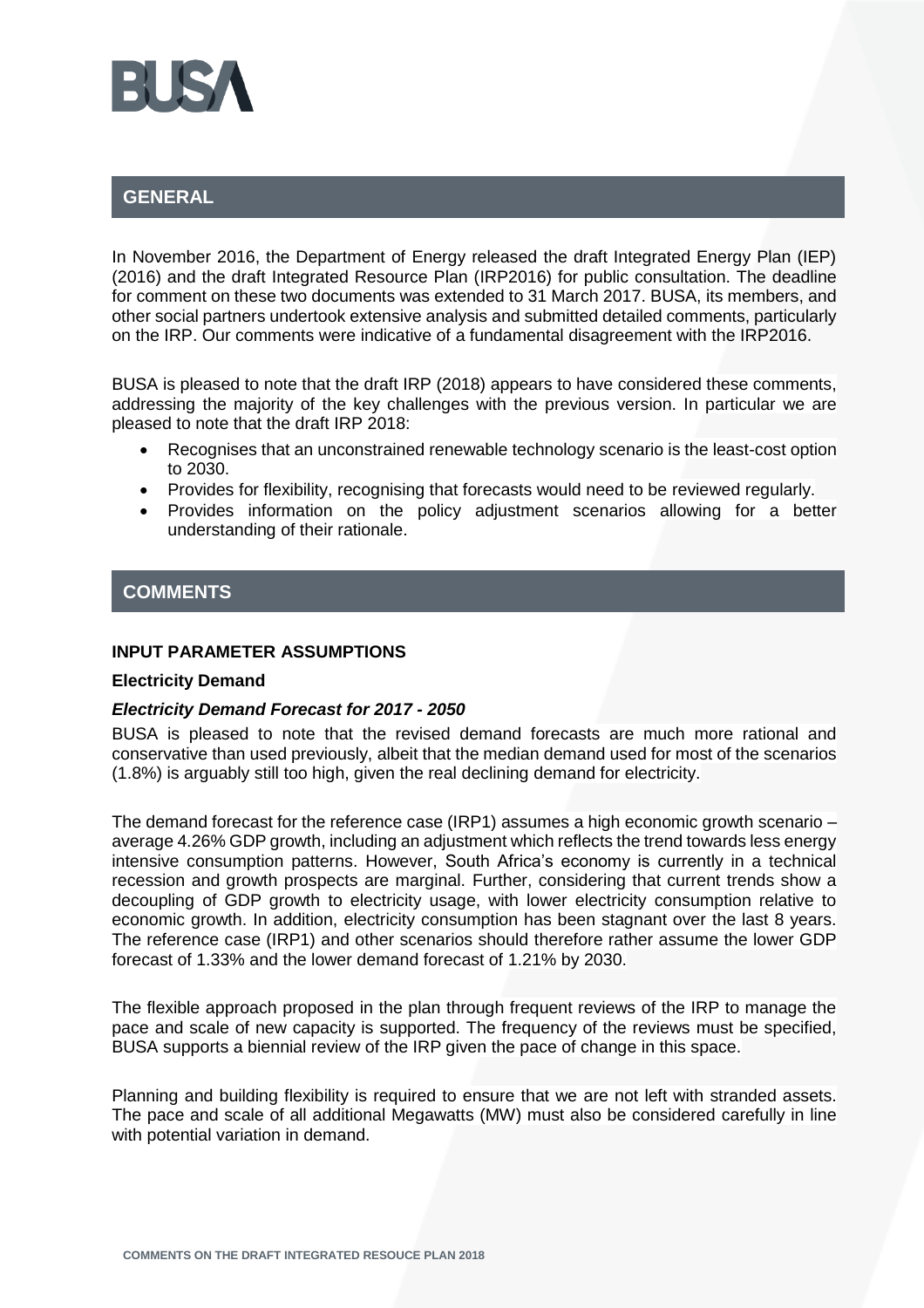

There are several issues that may affect demand variation, including potential further delays in the commissioning of Medupi and Kusile or a decision not to proceed with the commissioning of all the remaining units of these facilities; lower than assumed energy availability factors; earlier than planned decommissioning due to technical or environmental compliance. The revised document should address these issues.

## *Impact of Embedded Generation, Energy Efficiency and Fuel Switching on Demand*

Indication from our members regarding embedded generation projects is that current pending applications for deviation from the current promulgated IRP2010 are already in excess of the 200MW/annum allocation.

The document states that the data for these developments is lacking. It is also understood that there is no technical or rational basis for the 200MW/annum allocation for embedded generation. Furthermore, that the inclusion of these developments was done in recognition of the impact on overall electricity demand and intensity and must be therefore considered when projecting future demand and supply of electricity.

BUSA acknowledges the lack of data for these developments, however, it is likely that their impact has been underestimated.

Deep penetration of embedded generation that is not accounted for could lead to over building of other capacity, therefore BUSA proposes that the allocation be increased to at least 500MW/annum to provide for current and possible additional projects, which may be in excess of 10MW each. BUSA further proposes that work to capture accurate and current information is urgently undertaken reduce uncertainty in the next IRP review in two years.

In addition, current and pending applications requiring Ministerial consent for deviation from the current promulgated IRP2010 must be expedited.

## **Technology, Fuel and Externality Costs**

Overall, the technology costs used are more accurate and rational than the previous version of the plan and clearly indicate that the least-cost energy mix is one of Wind, Solar PV and Gas. This is in line with research independently undertaken by the CSIR Energy Centre in 2017 and the Energy Research Centre (UCT). BUSA accepts that for the period modelled, this mix is leastcost and will have the least impact on the environment.

The technology costs for renewable technologies have been updated to reflect the more recent Renewable Energy Independent Power Producer Programme (REIPPP) published costs (Bid Window 4). It is accepted that these costs continue to decline, and it would be impractical to continue updating the IRP as costs change. Biennial reviews of the IRP should be able to capture the trend.

Section 3.2.2 refers to GHG emissions, however the section actually only deals with air pollutants, such as nitrogen oxide (NOx), sulphur oxide (Sox), particulate matter (PM) and Mercury (Hg)... These air pollutants are not greenhouse gases. Furthermore, it is stated later in the section that the costs associated with carbon dioxide (CO2) are not included as the CO2 emissions constraint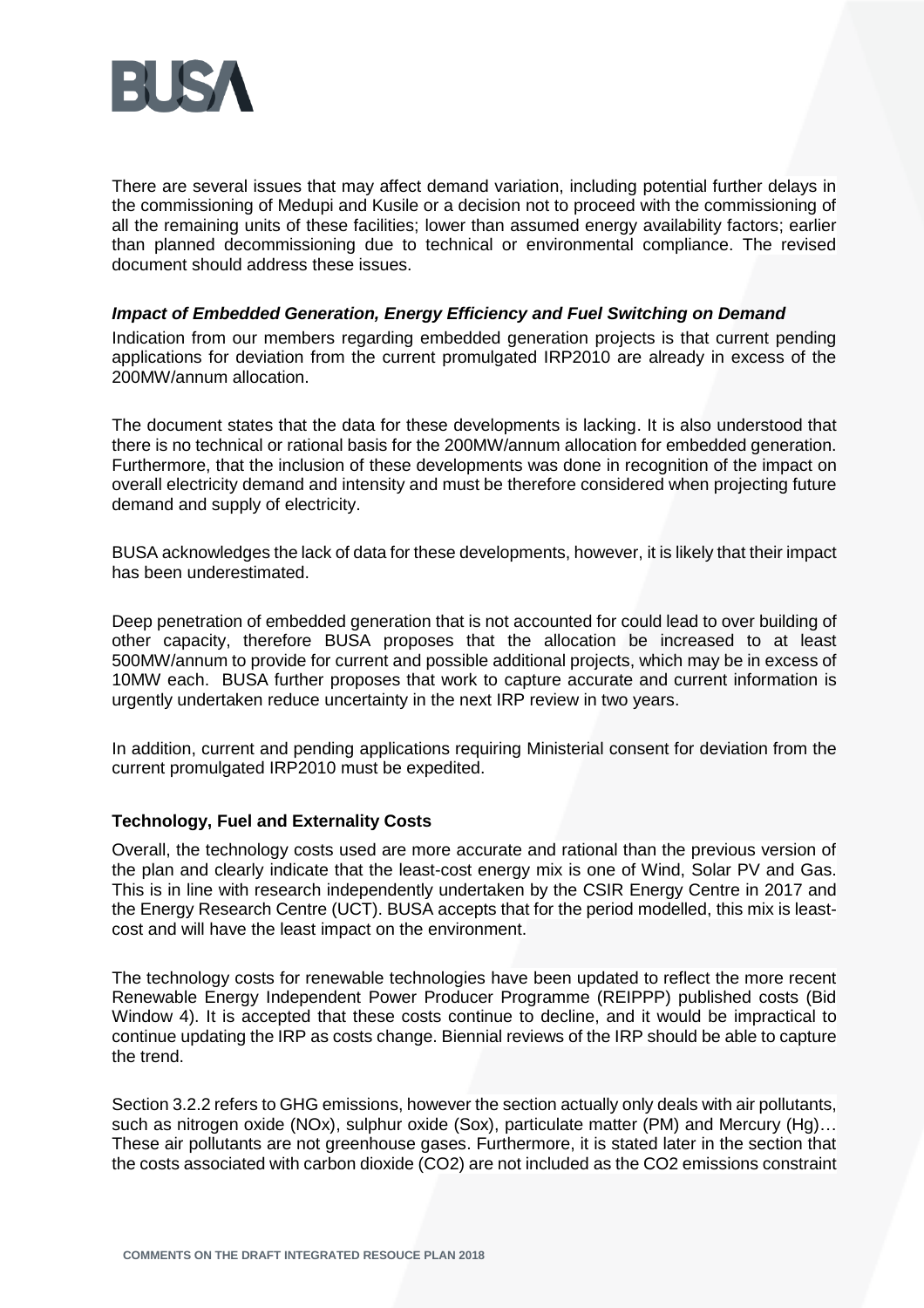

imposed during the technical modelling indirectly imposes the costs to CO2 from electricity generation. In fact, the emissions constraint deals with all six GHG emission as CO2 equivalents.

This section should therefore be amended to reflect that it deals with the externality costs associated with air pollution and that all GHG emissions are dealt with as part of the CO2 emissions constraint under section 3.4. Section 3.4 should also be clear that it includes all GHG emissions as CO2 equivalents.

## **Installed and Committed Capacity**

The Eskom New Build Project (Medupi and Kusile) has been plagued with delays and cost overruns. This has had a significant impact on the reliability and security of supply of electricity and contributed to load shedding, as well as to steep tariff increases.

Though Eskom has demonstrated improvements in the management of the programme with respect to the commercial operation dates of the new units, caution must be exercised with these assumptions.

Contingency scenarios ought to be modelled considering the implications of Medupi and Kusile units being commissioned earlier or later than assumed, or if it is decided not to complete the remaining units of these stations.

### *Existing Eskom Plan Performance*

As correctly stated in the plan, Eskom's plant availability has been declining steadily and is below optimum levels (currently at around 72%). The draft IRP2018 assumes a medium plant performance in line with Eskom's Shareholder Compact of 2017 and Corporate Plan targets at around 80% Energy Availability Factor (EAF).

BUSA acknowledges and supports Eskom's efforts to improve the EAF of its fleet, however a scenario ought to be modelled addressing the event that the load availability is less than assumed and closer to the current plant availability.

### *Existing Eskom Plant Life (Decommissioning)*

BUSA notes that the full impact of decommissioning the existing Eskom fleet was not studied fully as part of the IRP Update, and that the socio-economic impact of the decommissioning of these plants was not quantified. BUSA further notes that the plan recommends a detailed socioeconomic impact analysis is undertaken for the post-2030 period. BUSA requests that a socioeconomic impact analysis is undertaken on the next iteration of the IRP – in two years. There will be plants decommissioned before 2030 (12600MW) and this will have impacts on communities. This must be addressed sooner rather than later.

Decommissioning of coal-fired power stations linked to Air Quality Act (NEMAQA) requirements is mentioned for at least 6 stations is mentioned, these stations are not reflected in the decommissioning schedule in appendix B, table 8. The revised NEMAQA Framework is also likely to have a more significant impact on the life of current coal fleet than the current framework. The costs of compliance ought to be modelled. In addition, a scenario must be run to address the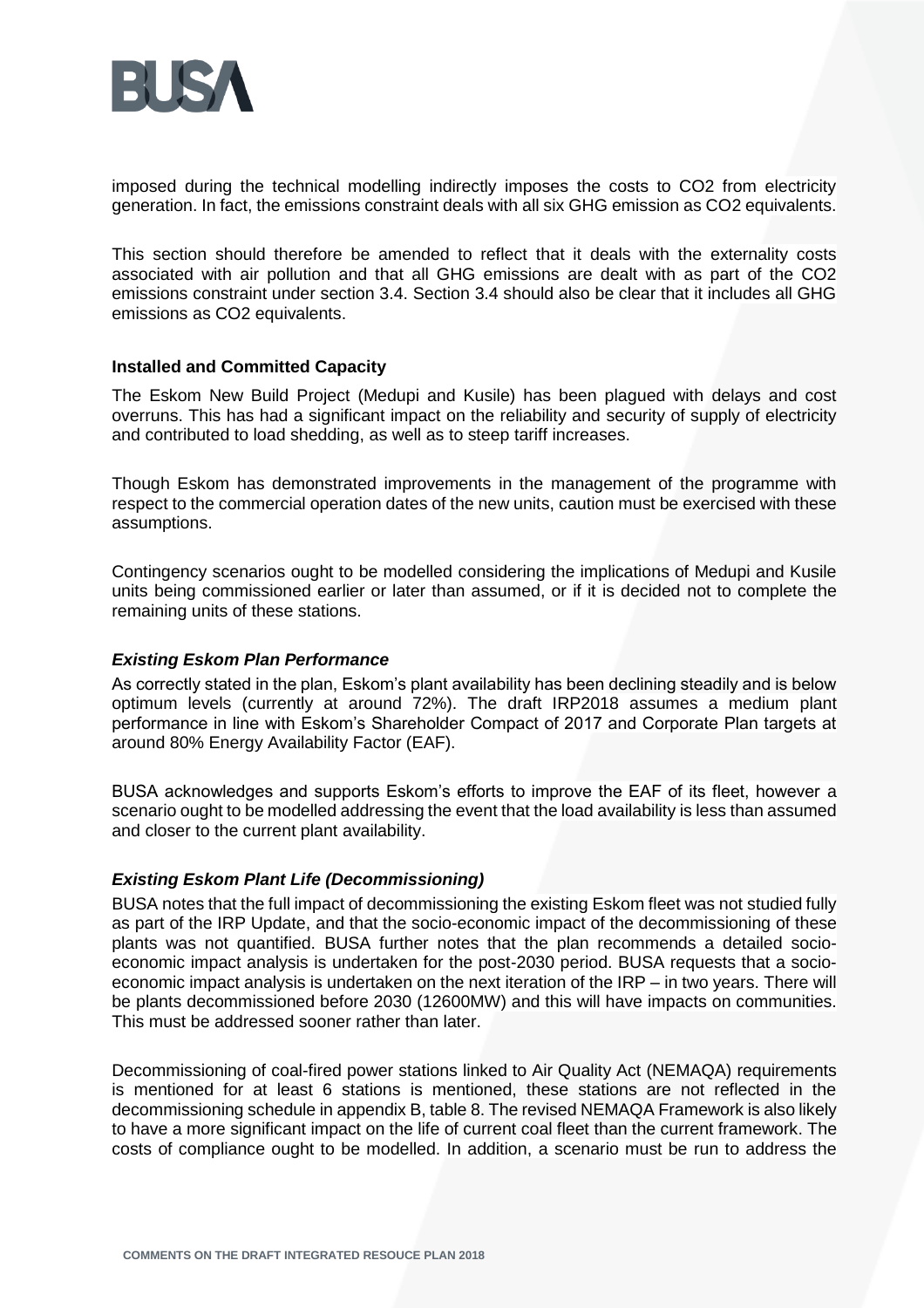

event that Eskom's plants are decommissioned earlier than planned due to technical and/or environmental compliance requirements.

## **CO2 Emissions Constraints**

The inclusion of a policy constraint on greenhouse gas emissions, in line with our Nationally Determined Contribution (NDC) under the United Nations Framework Convention on Climate Change's (UNFCCC) Paris Agreement (PA) is supported. Emissions from electricity generation account for over 40% of South Africa's emissions; it therefore makes sense that emissions from this sector are drastically reduced. BUSA believes that the best instrument to reduce emissions in this sector is the IRP.

The modelling of the emissions constraints against the Peak, Plateau and Decline (PPD) trajectory under the NDC has been requested from the DoE. This information must be published in order to determine whether the constraints in the IRP are sufficient to achieve reductions in this critical sector and whether additional instruments, such as the proposed carbon tax are required to reduce emissions for this sector.

Though it is understood that the Carbon Budget included in the draft IRP2018 is based on requirements given by the Department of Environmental Affairs (DEA) the actual approach needs to be clarified in the final version of the IRP to facilitate alignment of the different carbon reduction instruments that are being contemplated.

Policy uncertainty and misalignment is one of the biggest contributors to low investment both domestic and foreign. In this context, three policy instruments to address the same challenge that are not explicitly aligned is hugely problematic. BUSA therefore recommends that the linkages between the three are clearly articulated and that there is alignment in the final government policy chosen to address these emissions

### **RECOMMENDED PLAN**

## **Applied policy adjustment and considerations in the final proposed plan:**

Even with the policy adjusted annual limit to provide for a "smooth roll out of RE, which will help sustain the industry.", there is no new capacity from wind or solar in 2022,23,24. This gap may be detrimental to this industry as already shown in the delay of signing the expedited round of REIPPP. The REIPPP has been identified as providing significant opportunities for localisation. However, experience has shown that a stop-start approach to the projects has a negative impact on investment, which can be improved with a smoother procurement trajectory, that gives greater certainty to prospective investors in the inputs to renewable projects.

Inclusion of 1000MW of coal-to-power in 2023-2024 is based on two already procured and announced projects and motivated in part by job retention/creation. It is further understood, based on engagements with the DoE that these were included because the IPP process for coal must be honoured, as was the expedited round of REIPPP (27 projects).

However, the two coal IPPs are currently facing legal and financial challenges which are expected to delay or halt the projects entirely. This would have an impact on the pace and scale of the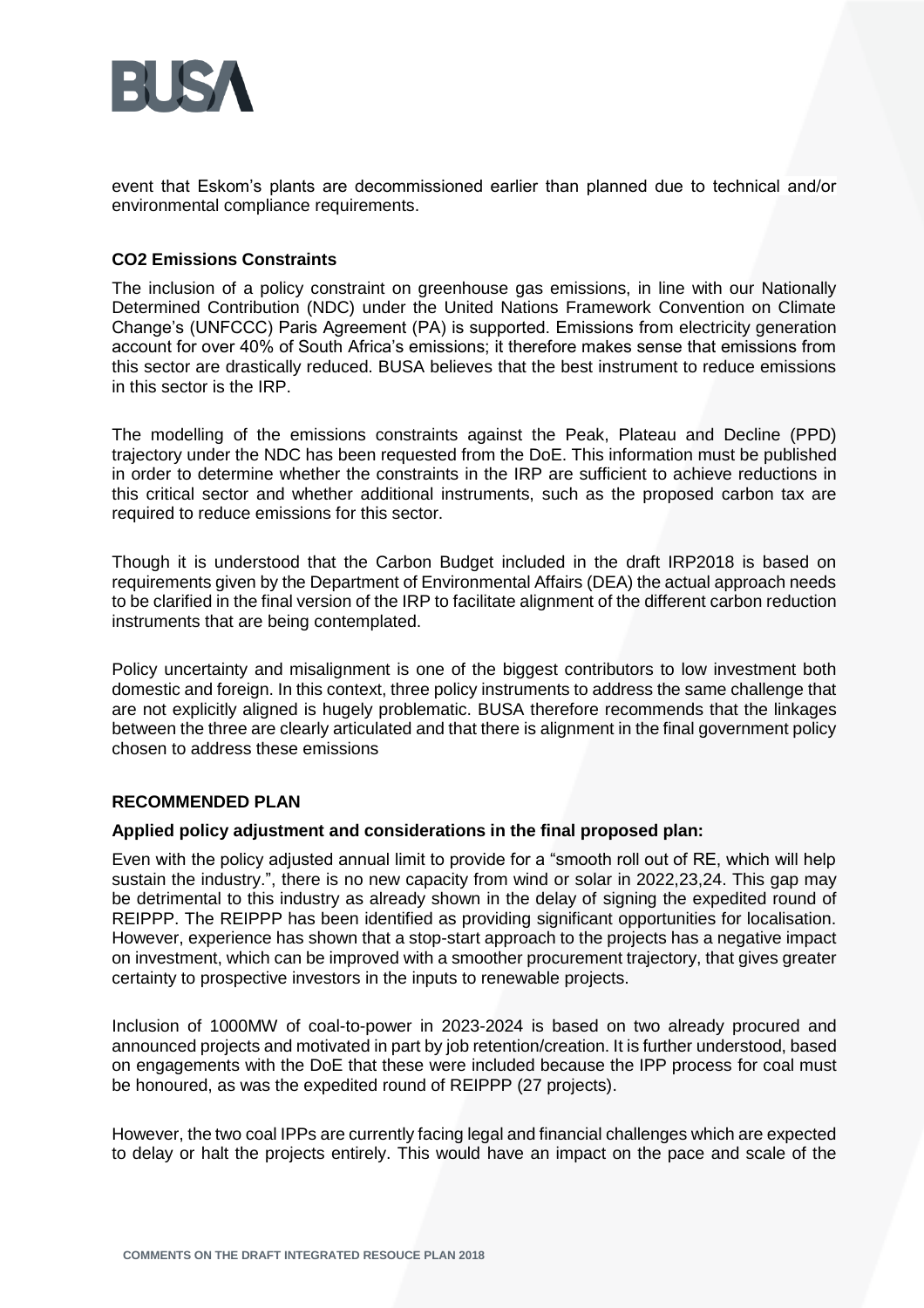

proposed capacity programme and a scenario where this capacity is delayed or halted should be modelled.

In addition, the inclusion of the two coal IPPs increases the total system cost by R20 billion (UCT ERC, cited by Enertrag 2018). This is confirmed by the IRP2018 in figure 19:3 R-cents/kWh increase in the early 2020s.

Any additional capacity will add to the already high electricity tariffs, it is therefore vital that the pace and scale of any additional capacity is only commissioned as required and that the cost is kept as low as possible to mitigate the impact on the end consumer.

## *Regional Planning*

Regional planning and programmes are supported as they provide benefits to all, however -

- On Gas:
	- o The Gas Utilisation Master Plan (GUMP) is crucial. This is the only plan that will clearly state where the gas will come from and the costs.
- On Hydro Grand Inga:
	- $\circ$  Assumptions related to the commercial operation date for this project must be clarified, as well as aligned to transmission planning required.
	- o Details of additional studies to be done over the medium term, considering the challenges related to risks associated with executing the operation must also be clarified.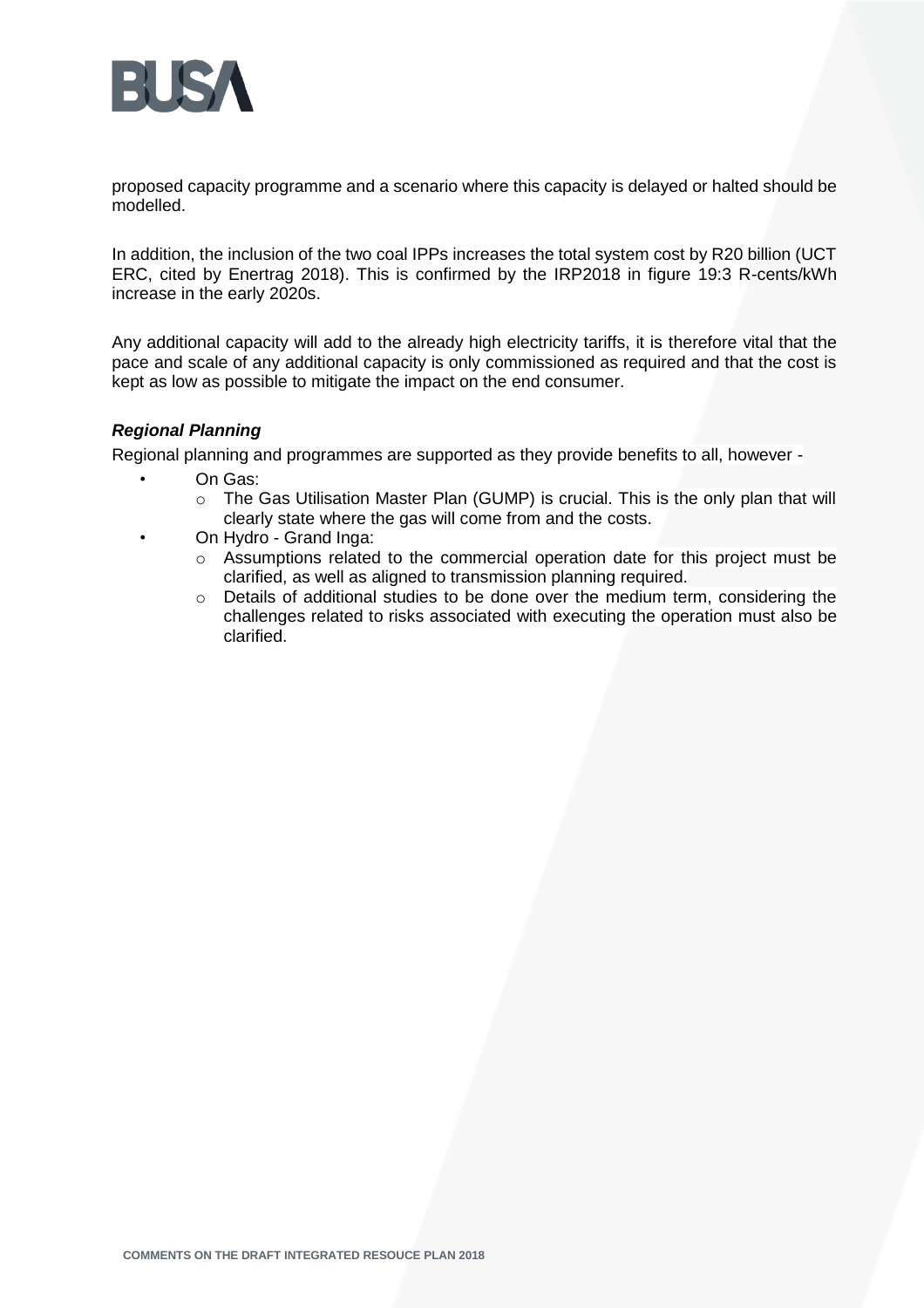

## **CONCLUSION**

BUSA is pleased to note that the draft IRP (2018) appears to have considered these comments, addressing the majority of the key challenges with the previous version. In particular we are pleased to note that the draft IRP 2018:

- Recognises that an unconstrained renewable technology scenario is the least-cost option to 2030.
- Provides for flexibility, recognising that forecasts would need to be reviewed regularly.
- Provides information on the policy adjustment scenarios allowing for a better understanding of their rationale.

However, the Updated IRP2018 still has several challenges and points of clarification.

Due to the actual declining demand for electricity and supressed economy, the IRP should therefore rather assume the lower GDP forecast of 1.33% and the lower demand forecast of 1.21% by 2030. BUSA supports a biennial review of the IRP given the pace of change in this space. Planning and building flexibility are required to ensure that we are not left with stranded assets. The pace and scale of all additional Megawatts (MW) must also be considered carefully in line with potential variation in demand.

The impact of embedded generation has likely been underestimated. Indication from our members regarding embedded generation projects is that current pending applications for deviation from the current promulgated IRP2010 are already in excess of the 200MW/annum allocation. Deep penetration of embedded generation that is not accounted for could lead to over building of other capacity, therefore BUSA proposes that the allocation be increased to at least 500MW/annum to provide for current and possible additional projects, which may be in excess of 10MW each. BUSA further proposes that work to capture accurate and current information is urgently undertaken reduce uncertainty in the next IRP review in two years.

In addition, current and pending applications requiring Ministerial consent for deviation from the current promulgated IRP2010 must be expedited.

Contingency scenarios ought to be modelled considering the implications of Medupi and Kusile units being commissioned earlier or later than assumed, or if it is decided not to complete the remaining units of these stations.

BUSA acknowledges and supports Eskom's efforts to improve the EAF of its fleet, however a scenario ought to be modelled addressing the event that the load availability is less than assumed and closer to the current plant availability.

A scenario must be run to address the event that Eskom's plants are decommissioned earlier than planned due to technical and/or environmental compliance requirements.

**REGISTRATION NUMBER:** 2014/042417/08